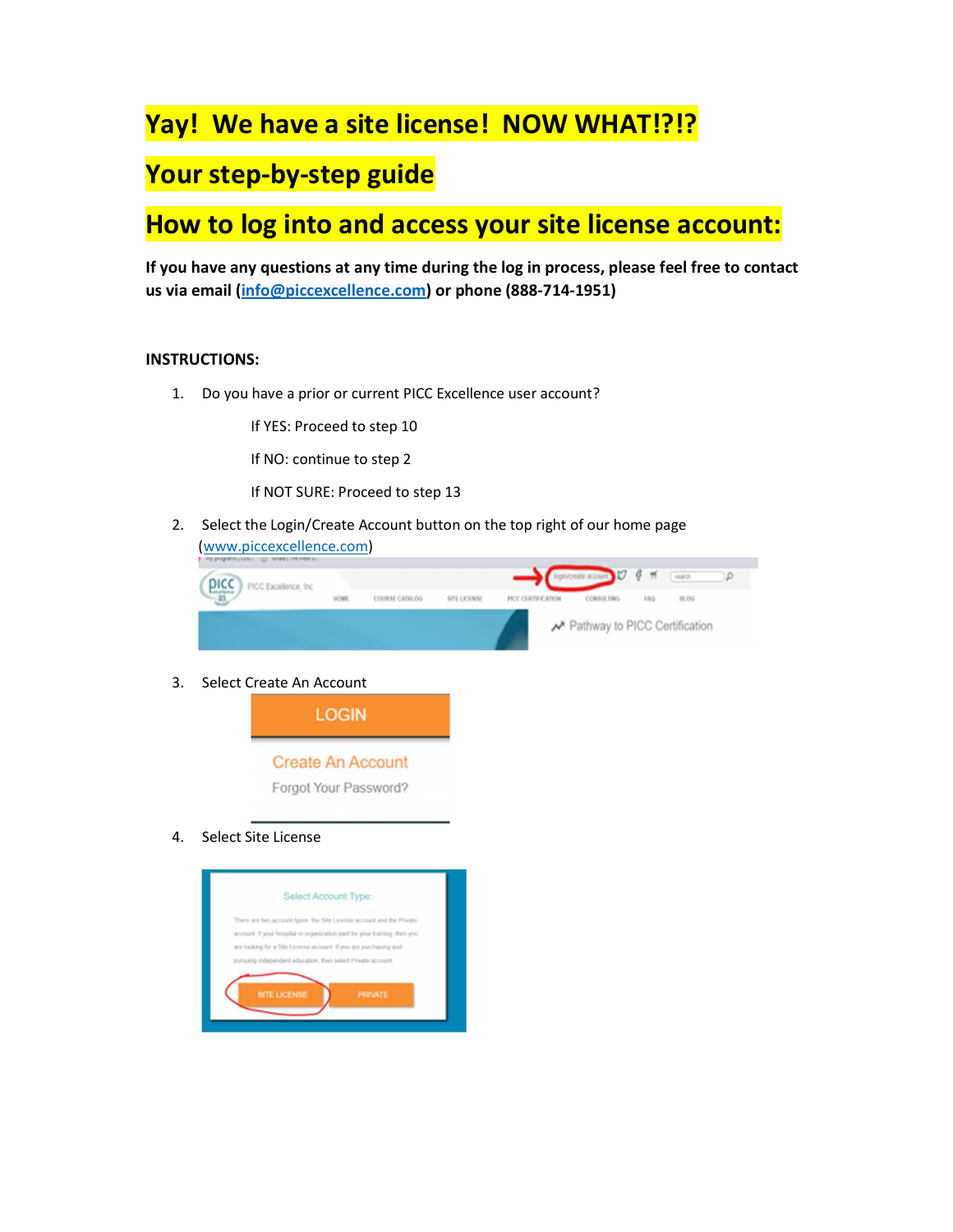5. Click on \*Select Company. Select your hospital/facility name from the dropdown menu. (Continue)

| <b>Select Company:</b> |             |
|------------------------|-------------|
| *Select Company        |             |
| <b>CONTINUE</b>        | <b>BACK</b> |

6. Enter your Company/Facility Portal ID and Password (Continue) Note: Your Site License Manager has access to this information on the Site License Manager Management System.

|                                                                                                                                                                                                 | <b>Organization ID/Password Access:</b><br>MzSwkncW1P                                                               |
|-------------------------------------------------------------------------------------------------------------------------------------------------------------------------------------------------|---------------------------------------------------------------------------------------------------------------------|
| continue - Enter your Company Login ID and Portal Access Password provided by your Company Site License<br>Manager.<br>contact us toll free at: 888-714-1951<br>Company Portal ID:<br>portal ID | For Hospitals with multiple organizations - select your organization. If you have any problems or questions, please |
| password                                                                                                                                                                                        |                                                                                                                     |
| <b>CONTINUE</b>                                                                                                                                                                                 | <b>BACK</b>                                                                                                         |
|                                                                                                                                                                                                 |                                                                                                                     |

7. Enter your information (Continue)

| *first name                            |             |
|----------------------------------------|-------------|
| "last name                             |             |
| *designation (RN,BSN,etc) N/A if none. |             |
| Employer (n/a if applicable)           |             |
| *license number (for CE credits)       |             |
| "email/login ID                        |             |
| "confirm email/login ID                |             |
| "password                              |             |
| "confirm password                      |             |
| *Phone Number (kept private)           |             |
| *Select State                          |             |
| <b>CONTINUE</b>                        | <b>BACK</b> |

8. You now have your online user account created and linked to the site license! Congratulations!

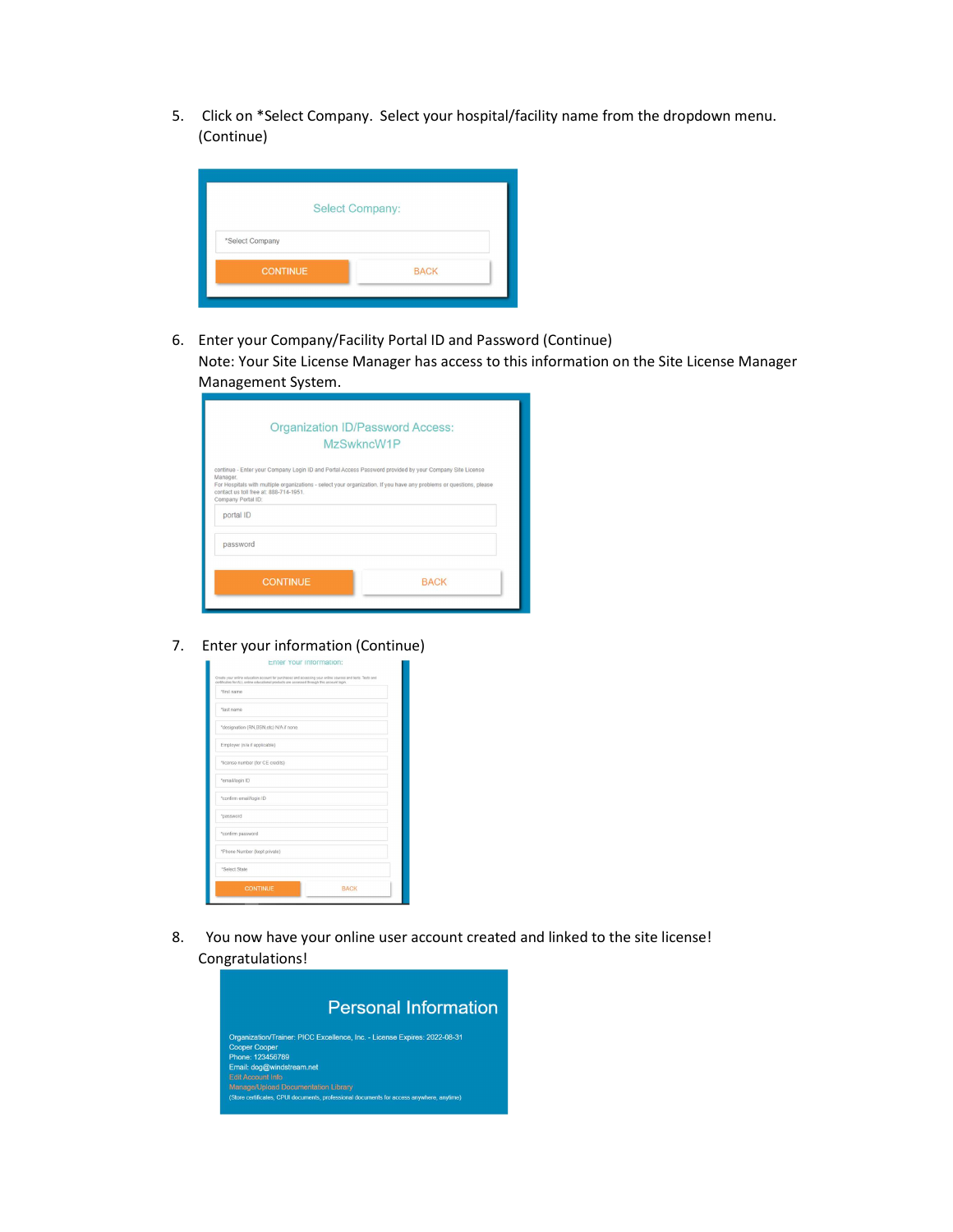- 9. Now that you have your user account, the next time you log in, start at step #10.
- 10. Yes! I have a user account with PICC Excellence. To log in: Select the Login/Create Account button on the top right of our home page (www.piccexcellence.com)



11. Enter your email and password



12. You are now in your user account and ready to access the online training courses!



13. I'm not sure if I still have or ever had a PICC Excellence User account: Select the Login/Create Account button on the top right of our home page (www.piccexcellence.com)



14. Enter your email and password (LOGIN)

|                          | Login or Create An Account |  |
|--------------------------|----------------------------|--|
| Email                    |                            |  |
| ex. john.smith@gmail.com |                            |  |
| Password                 |                            |  |
| ex. c0mPl3xp@33wor0      |                            |  |
|                          | <b>LOGIN</b>               |  |
|                          | <b>Create An Account</b>   |  |
|                          | Forgot Your Password?      |  |